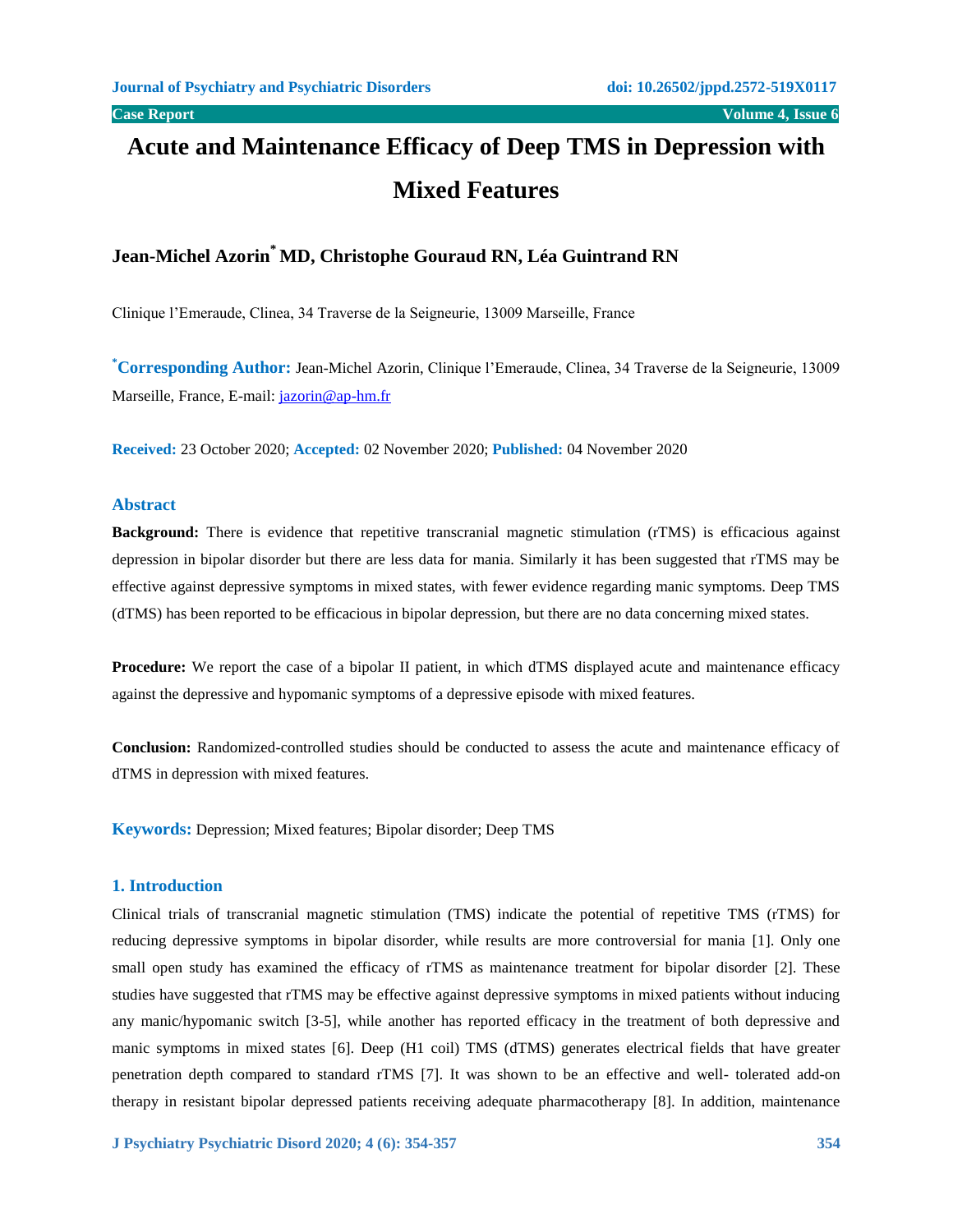#### **Journal of Psychiatry and Psychiatric Disorders doi: 10.26502/jppd.2572-519X0117**

dTMS sessions were found to be helpful in maintaining euthymia in a 12 month follow-up period, after recovery from acute depressive episode [9].

We report in this study the case of a bipolar II patient who was successfully treated with dTMS, administered both as acute and maintenance treatment for depression with mixed features.

#### **2. Case Report**

This 43 -year- old male bipolar II patient was hospitalized in our clinic in March 2018 for a depressive episode with mixed features according to DSM5 criteria. The following symptoms were part of the depressive picture: loss of interest, hopelessness, hypersomnia, fatigue and feelings of worthlessness. Associated hypomanic features were racing thoughts, talkativeness and grandiosity. Symptoms such as irritability, impulsivity, affective lability or risky behaviours were not present. The patient experienced his first depressive episode in April 2008 and his first hypomanic episode in December 2008. During ten years, he had experienced a mean of 2.2 ± 1.3 episodes per year. Since April 2008, he was treated with lamotrigine (400 mg/d). Adherence to treatment was fair. His depressive relapses were usually successfully treated with the addition of quetiapine (300 mg/d) to his regimen. The same held true for his hypomanic episodes (quetiapine 400 mg/d). For the first time in March 2018, he experienced depression with mixed features and the combination of lamotrigine with quetiapine appeared to be no more successful, whatever the doses used. This condition even worsened when paroxetine (20 mg/d) was associated with lamotrigine and quetiapine. Because of the expertise in our clinic to treat refractory depressed patients with dTMS, we decided to administer this kind of therapy 1 week after having stopped quetiapine and paroxetine. The patient was maintained on lamotrigine (400 mg/d). The coil was positioned over the left dorsolateral prefrontal cortex, which was found 6 cm anteriority to the 'hot spot' (ie, the optimal location on the scalp to evoke a maximum TMS response with minimum stimulator intensity), per a ruler attached to the subject's cap. The motor threshold MT (the lowest stimulation intensity necessary to evoke a motor potential with at least  $50\mu$ V amplitude in 50 % of attempts) was assessed before treatment and then every week. The simulation consisted of 55 18 Hz, 2 s trains at 120 % MT intensity, with a between-train interval of 20s. The patient was stimulated every day for 4 weeks (except weekends), three days per week for the following 3 months, and then one day per week. Today he is still stimulated once a week, and this since August 2018.

Before beginning the treatment with dTMS, the patient had a 17- item Hamilton Depression Rating Scale (HDRS) score of 25, and a Young Mania Rating Scale (YMRS) score of 11. After 1 month of treatment the HDRS score dropped to 6, the YMRS score to 1, and criteria for depression with mixed features were no more fulfilled. Since that time, the patient had never experienced any relapse. His HDRS score has remained between 0 and 6, and his YMRS score between 0 and 2. The only medication received since April 2018 and maintained during all that time was lamotrigine (400 mg/d). No adverse effects were observed during both the acute and maintenance treatment.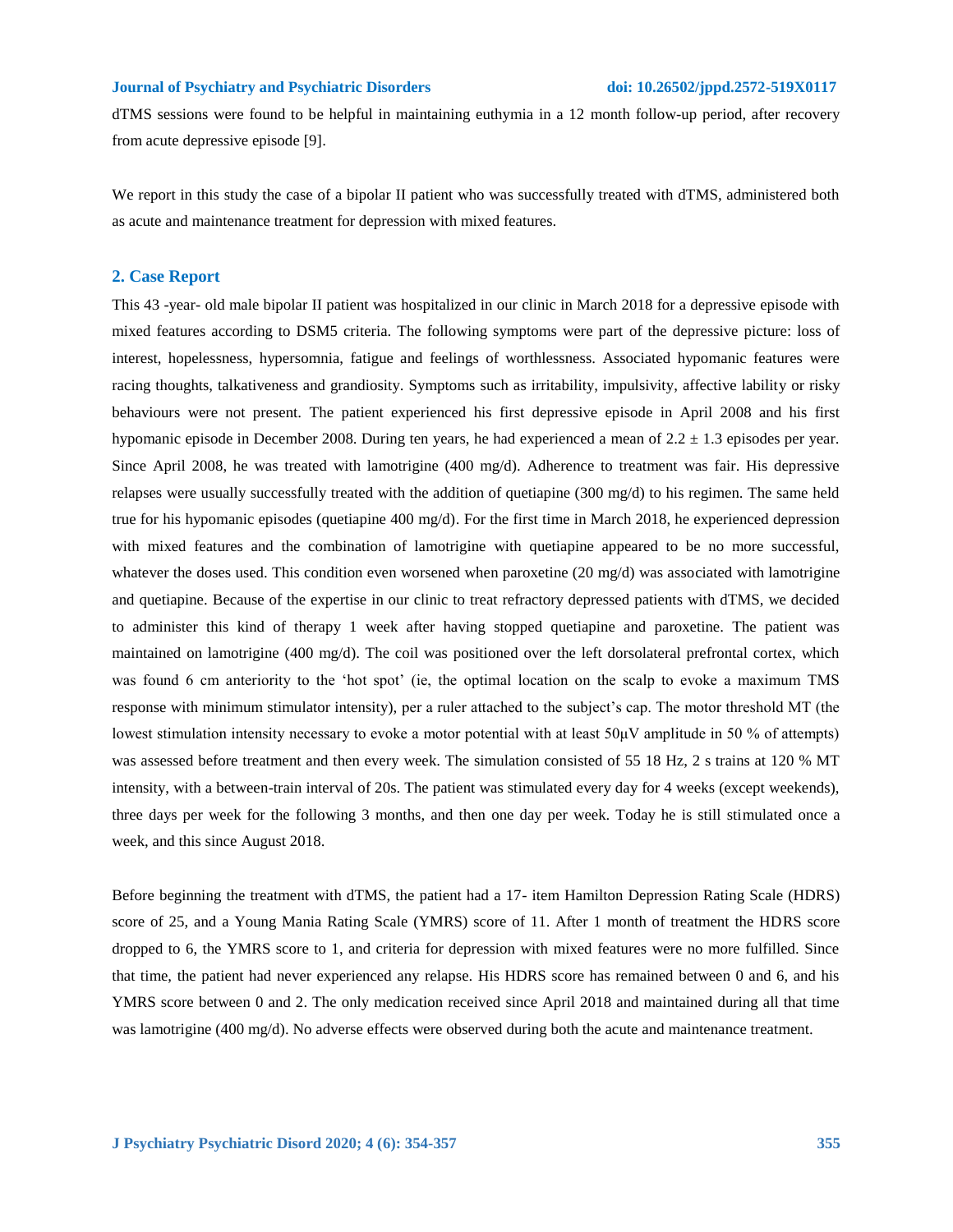#### **Journal of Psychiatry and Psychiatric Disorders doi: 10.26502/jppd.2572-519X0117**

# **3. Discussion**

This case may be remarkable for three reasons. First, it is the first case of depression with mixed features fulfilling DSM5 criteria, to have been successfully treated with TMS. Second, it is the first report on the efficacy of dTMS in mixed episodes. Third, it is the first study to suggest maintenance efficacy of TMS in bipolar disorder over a period of two years.

The beneficial effects observed in this report could be explained by the deeper stimulation exerted by dTMS on dorsolateral and ventrolateral prefrontal areas which also project into other brain areas that present impaired functioning in bipolar disorder [8].

This study is based on a single case and it is therefore difficult to draw any firm conclusion or to generalize to different situations. The patient had a bipolar II disorder, no comorbid condition (either psychiatric or organic) and a 'stable' mixed depressive episode occurring on the basis of a hyperthymic temperament [10]. Mixed depressive patients with other types of bipolar disorder or with unipolar disorder, patients with comorbid conditions or patients with 'unstable' mixed depression, may have exhibited different responses to dTMS.

# **4. Conclusion**

Nonetheless, this case report suggests that it may be worth evaluating in randomized controlled trials (RCTs), TMS as an intervention for mixed depression, either as acute or maintenance treatment. RCTs of dTMS for maintenance treatment of affective disorders are still lacking.

# **Conflicts of Interest**

The authors declare that they have no competing interests.

### **References**

- 1. Gold AK, Ornelas AC, Cirillo P et al. Clinical applications of transcranial magnetic stimulation in bipolar disorder. Brain and Behavior 9 (2019): e01419.
- 2. Li X, Nahas Z, Anderson B, et al. Can left prefrontal rTMS be used as a maintenance treatment for bipolar depression? Depress Anxiety 20 (2004): 98-100.
- 3. Zeeuws D, Santermans L, Baeken C, et al. Intensive rTMS applications in difficult to treat psychiatric patients : some cases. Psychiatria Danubina 22 (2010 a): 135-136.
- 4. Zeeuws D, Santermans L, Baeken C, et al. Combative HF-r TMS treatment, for a bipolar I patient, following unsuccessful ECT. Psychiatria Danubina 22 (2010 b): 164.
- 5. Zeeuws D, De Rycker K, De Raedt R, et al. Intensive high-frequency repetitive transcranial magnetic stimulation treatment in an electroconvulsive shock therapy-resistant bipolar I patient with mixed episode. Brain Stimulation 4 (2011): 46-49.